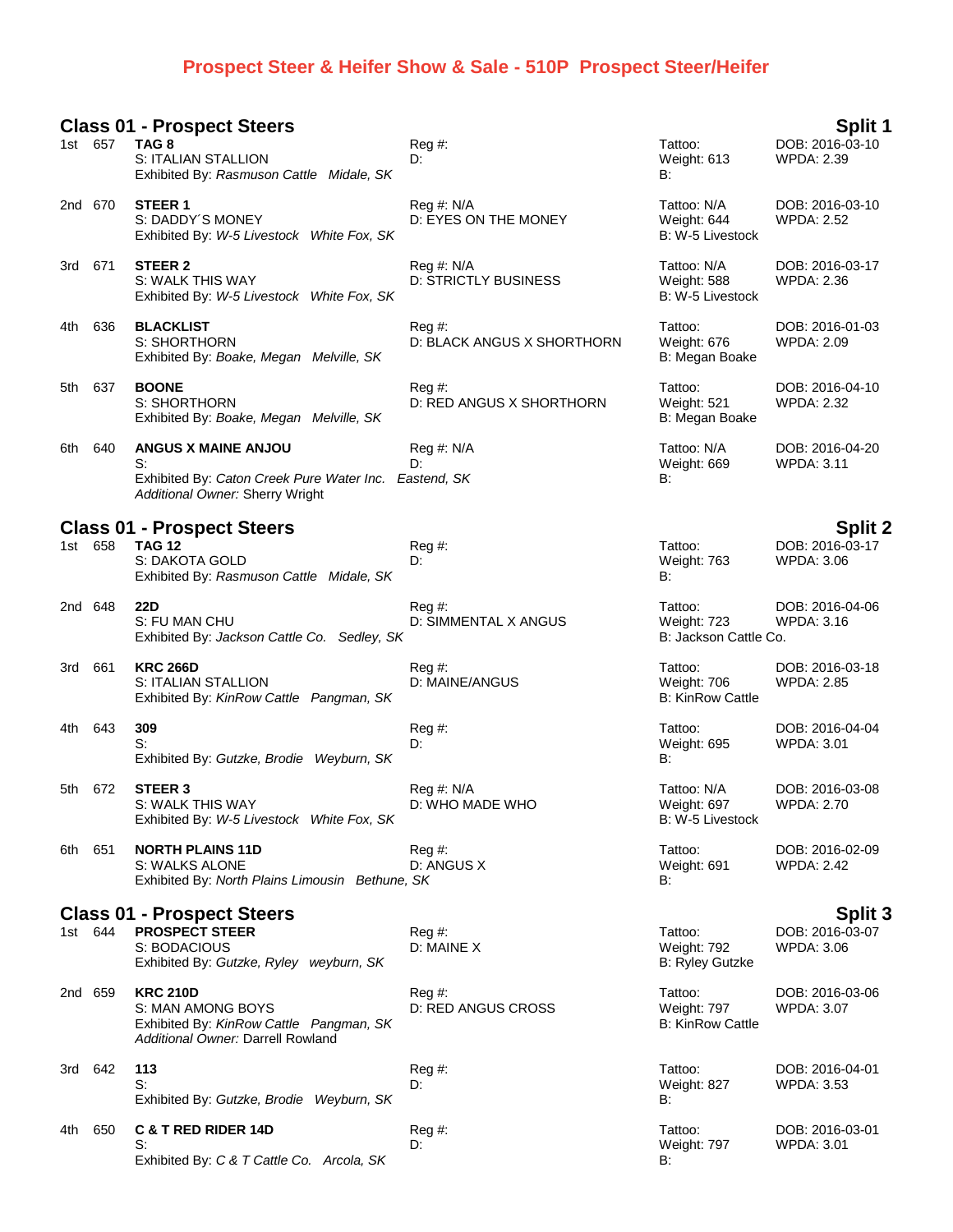| 5th     | 649                                                                                             | <b>C &amp; T BOSS 66D</b><br>S:<br>Exhibited By: C & T Cattle Co. Arcola, SK                   | Reg#<br>D:                 | Tattoo:<br>Weight: 833<br>В:                       | DOB: 2016-03-29<br><b>WPDA: 3.51</b> |  |  |  |
|---------|-------------------------------------------------------------------------------------------------|------------------------------------------------------------------------------------------------|----------------------------|----------------------------------------------------|--------------------------------------|--|--|--|
|         |                                                                                                 | <b>Class 01 - Prospect Steers</b>                                                              |                            |                                                    | <b>Split 4</b>                       |  |  |  |
|         | 1st 660                                                                                         | <b>KRC 246D</b><br>S: WALKS ALONE<br>Exhibited By: KinRow Cattle Pangman, SK                   | $Reg#$ :<br>D: MAINE/ANGUS | Tattoo:<br>Weight: 852<br><b>B: KinRow Cattle</b>  | DOB: 2016-03-11<br><b>WPDA: 3.34</b> |  |  |  |
|         | 2nd 653                                                                                         | <b>CROSSBRED</b><br>S: MONOPOLY<br>Exhibited By: Nostadt Stock Farms maidstone, ON             | $Reg#$ :<br>D: SIMM/ANGUS  | Tattoo:<br>Weight: 915<br>B:                       | DOB: 2016-02-03<br><b>WPDA: 3.13</b> |  |  |  |
| 3rd 641 |                                                                                                 | <b>MAINE X ANGUS</b><br>S:<br>Exhibited By: Gilchrist Farms Lucknow, ON                        | Reg#<br>D:                 | Tattoo:<br>Weight: 846<br>B:                       | DOB: 2016-02-28<br><b>WPDA: 3.17</b> |  |  |  |
| 4th.    | 662                                                                                             | SWAN HILLS SUGAR DADDY 3DET<br>S: SUGAR RUSH<br>Exhibited By: Swan Hills Ranch Swan Hills, MB  | Reg#<br>D: SUNRISE 47W     | Tattoo:<br>Weight: 867<br>B: swan hills ranch      | DOB: 2016-02-28<br><b>WPDA: 3.25</b> |  |  |  |
| 5th     | 646                                                                                             | STEER 30<br>S: ITALIAN STALLION<br>Exhibited By: Hale Show Cattle Bruno, SK                    | Reg#<br>D: ANGUS           | Tattoo:<br>Weight: 839<br>B:                       | DOB: 2016-03-01<br>WPDA: 3.17        |  |  |  |
|         | Split 0<br><b>Class 02 - Grand Champion and Reserve Grand Champion</b><br><b>Prospect Steer</b> |                                                                                                |                            |                                                    |                                      |  |  |  |
|         | 1st 658                                                                                         | <b>TAG 12</b><br>S: DAKOTA GOLD<br>Exhibited By: Rasmuson Cattle Midale, SK                    | Reg#<br>D:                 | Tattoo:<br>Weight: 763<br>B:                       | DOB: 2016-03-17<br><b>WPDA: 3.06</b> |  |  |  |
|         | 2nd 660                                                                                         | <b>KRC 246D</b><br>S: WALKS ALONE<br>Exhibited By: KinRow Cattle Pangman, SK                   | Reg#<br>D: MAINE/ANGUS     | Tattoo:<br>Weight: 852<br><b>B: KinRow Cattle</b>  | DOB: 2016-03-11<br><b>WPDA: 3.34</b> |  |  |  |
|         | <b>Class 03 - Prospect Heifers</b><br><b>Split 1</b>                                            |                                                                                                |                            |                                                    |                                      |  |  |  |
| 1st 606 |                                                                                                 | 101<br>S:<br>Exhibited By: Gutzke, Brodie Weyburn, SK                                          | Reg#<br>D:                 | Tattoo:<br>Weight: 744<br>B:                       | DOB: 2016-03-30<br><b>WPDA: 3.15</b> |  |  |  |
| 2nd 618 |                                                                                                 | <b>CROSSBRED</b><br>Exhibited By: Nostadt Stock Farms maidstone, ON                            | Reg#<br>D:                 | Tattoo:<br>Weight: 698<br>В:                       | DOB: 2016-04-04<br>WPDA: 3.02        |  |  |  |
| 3rd     | 603                                                                                             | <b>MAINE X ANGUS</b><br>S: CARD WHISKEY BOY 614A<br>Exhibited By: Gilchrist Farms Lucknow, ON  | Reg#<br>D:                 | Tattoo:<br>Weight: 722<br><b>B: BRAD GILCHRIST</b> | DOB: 2016-03-15<br><b>WPDA: 2.88</b> |  |  |  |
| 4th     | 604                                                                                             | <b>MAINE X ANGUS</b><br>S: CARD WHISKEY BOY 614A<br>Exhibited By: Gilchrist Farms Lucknow, ON  | Reg#<br>D:                 | Tattoo:<br>Weight: 733<br><b>B: BRAD GILCHRIST</b> | DOB: 2016-04-01<br><b>WPDA: 3.13</b> |  |  |  |
| 5th     | 609                                                                                             | <b>HEIFER 6</b><br>S: ITALIAN STALLION<br>Exhibited By: Hale Show Cattle Bruno, SK             | Reg#<br>D: ANGUS           | Tattoo:<br>Weight: 670<br>B:                       | DOB: 2016-03-10<br><b>WPDA: 2.62</b> |  |  |  |
| 6th     | 605                                                                                             | <b>MAINE X ANGUS</b><br>S:<br>Exhibited By: Gilchrist Farms Lucknow, ON                        | Reg#<br>D:                 | Tattoo:<br>Weight: 629<br><b>B: BRAD GILCHRIST</b> | DOB: 2016-04-18<br><b>WPDA: 2.90</b> |  |  |  |
|         |                                                                                                 | <b>Class 03 - Prospect Heifers</b>                                                             |                            |                                                    | <b>Split 2</b>                       |  |  |  |
| 1st 621 |                                                                                                 | <b>KRC 232D</b><br>S: ITALIAN STALLION<br>Exhibited By: KinRow Cattle Pangman, SK              | Reg#<br>D: MAINE/ANGUS     | Tattoo:<br>Weight: 773<br><b>B: KinRow Cattle</b>  | DOB: 2016-02-22<br><b>WPDA: 2.83</b> |  |  |  |
|         | 2nd 623                                                                                         | <b>SWAN HILLS SUGAR BABY</b><br>S: SUGAR RUSH<br>Exhibited By: Swan Hills Ranch Swan Hills, MB | Reg #:<br>D: SUN RISE 47W  | Tattoo:<br>Weight: 760<br>B: swan hills ranch      | DOB: 2016-02-28<br><b>WPDA: 2.85</b> |  |  |  |